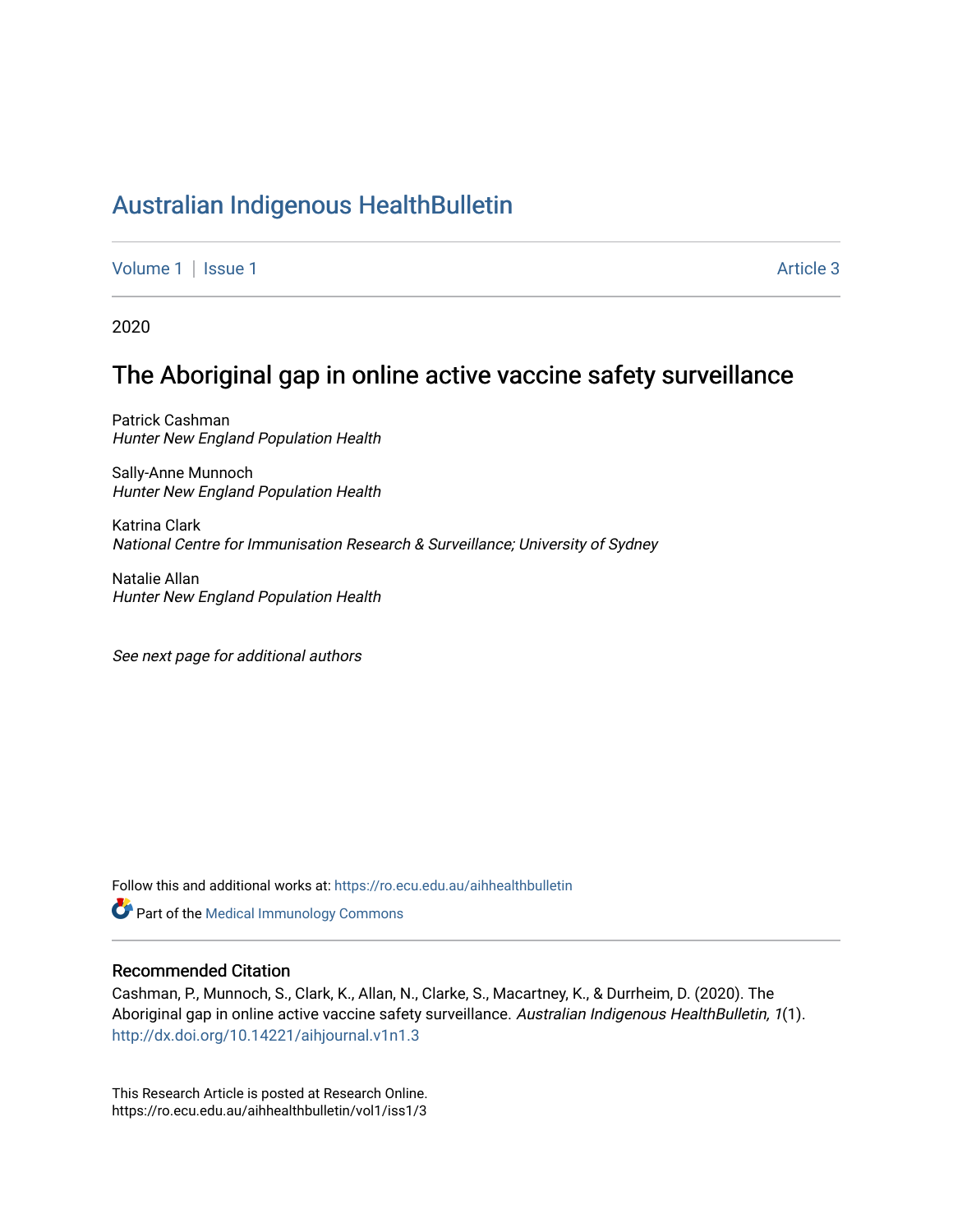## The Aboriginal gap in online active vaccine safety surveillance

#### Acknowledgements

We would like to sincerely acknowledge participating Aboriginal Medical Services, general practice and community health clinics.

#### Authors

Patrick Cashman, Sally-Anne Munnoch, Katrina Clark, Natalie Allan, Stephen Clarke, Kristine Macartney, and David Durrheim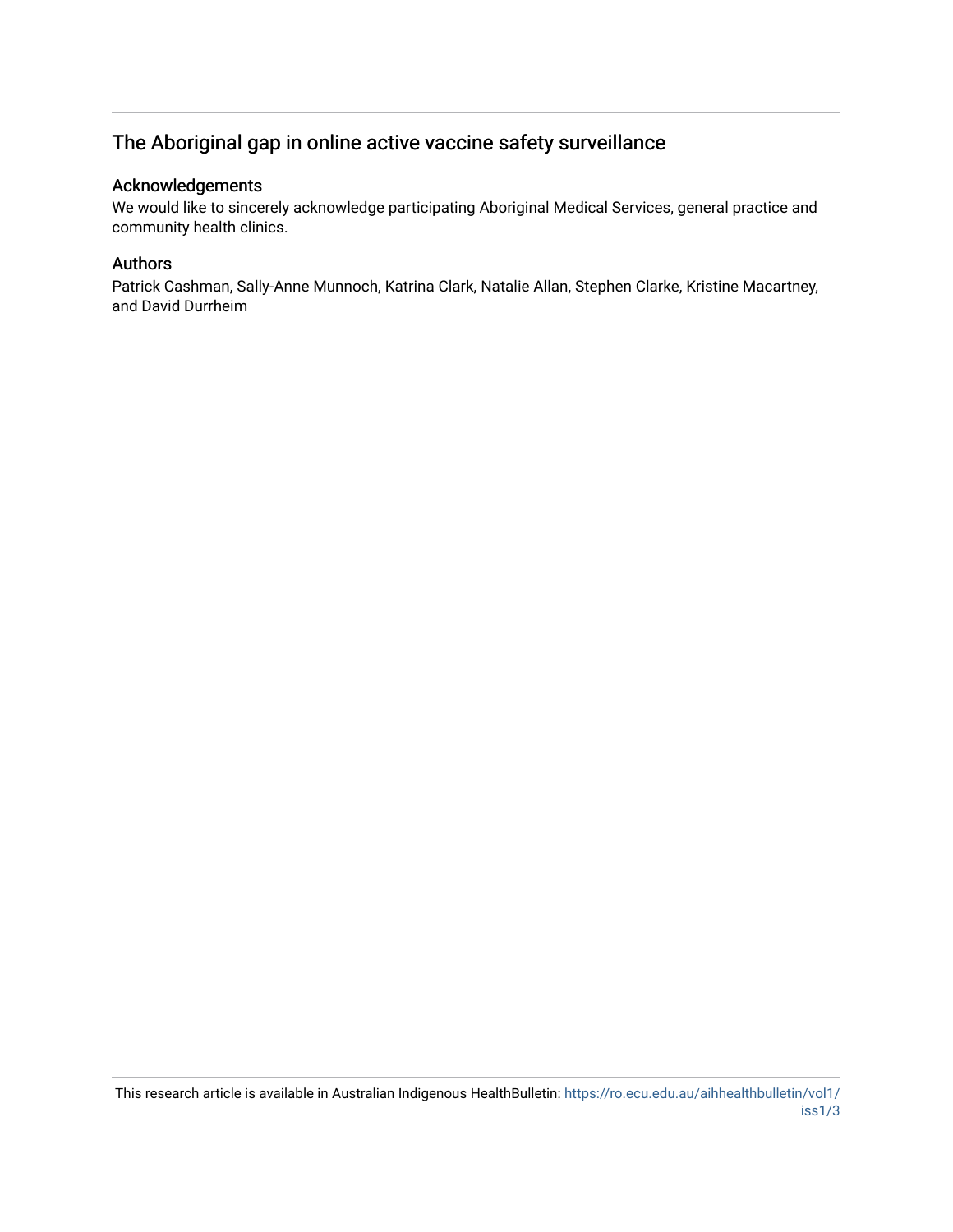#### **Introduction**

Vaccine safety monitoring is an essential component of immunisation programs that aims to provide reassurance to the community and health care workers of the safety of vaccines and to enable potential safety signal detection. Pre-marketing vaccine safety studies are generally conducted on healthy participants; postmarketing surveillance should include groups who are underrepresented in vaccine clinical trials. This may include younger and older age-groups, people with underlying health conditions and minority groups. Participant-centred active Adverse Event Following Immunisation (AEFI) surveillance is increasingly recognised as an efficient way of contacting vaccine recipients and directly gathering data on their near real-time vaccine experience (Cashman et al., 2017; Pillsbury et al., 2017).

In Australia, there have been substantial and long-standing gaps in health outcomes between Aboriginal and Torres Strait Islander People (hereafter respectfully called Aboriginal People) and the rest of the population (Holland, 2018). This is well described for vaccine-preventable diseases (Naidu et al, 2013). During the 2009 influenza pandemic, Aboriginal people, particularly those in regional and remote communities, were found to experience higher morbidity and mortality than non-Aboriginal people in Australia (Kelly, Mercer and Cheng, 2009). The primary barrier for Aboriginal people receiving the influenza vaccine is concern about the potential side effects (Wolstenholme, Duffy and Smith, 2017). Thus, concerns about safety, which might hamper vaccine uptake, should be actively allayed.

It is essential to ensure Aboriginal involvement in active AEFI surveillance, so that trust can be built. Supporting Aboriginal involvement in AEFI surveillance is an important component in building trust in vaccination. The advent of improved personal communication and access to smartphones and email has enabled active engagement and direct involvement with community members before (such as precall systems) and after immunisation. Immunised individuals or their carers are actively canvassed for their own experience following immunisation, which has facilitated adverse event data collection but also has the potential to make vaccine safety more transparent for consumers. To enhance AEFI surveillance, we developed an active web-based participant-centred vaccine safety monitoring system called Vaxtracker, which is an active member of the AusVaxSafety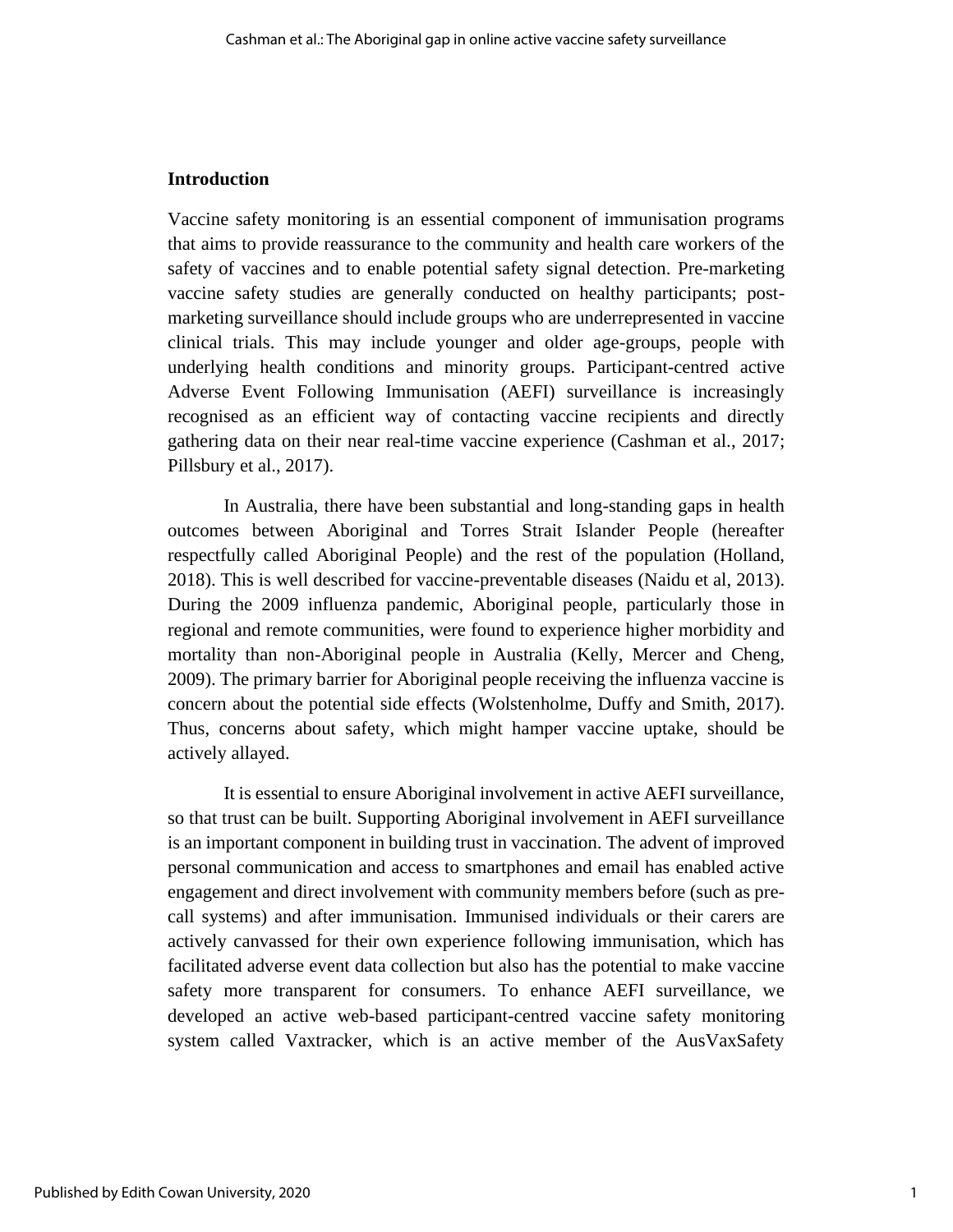consortium. Vaxtracker aims to detect signals indicating a possible vaccine safety issue by sending a SMS (short message service) and/or email three days after immunisation. Clicking or tapping on the embedded link allows completion of an online survey.

In 2015, Aboriginal children aged six months to less than five years of age became eligible for funded seasonal influenza vaccine under the Australian National Immunisation Program (NIP) and in 2016 a diphtheria, tetanus and acellular pertussis (DTPa) booster vaccine was introduced for all 18-month-old children. Both changes were accompanied by enhanced vaccine safety surveillance through the national AusVaxSafety consortium, in which Vaxtracker participates. These changes to the NIP provided the opportunity to better understand participation of Aboriginal people in the active AEFI surveillance and explore factors that may impact on their participation.

#### **Methods**

At the time of immunisation with either the influenza or DTPa vaccine, children's parents or carers were asked by practice or clinic health staff if they would like to participate in the Vaxtracker program. Links to the online survey were sent via the contact method chosen by the parent or carer (email and/or SMS). Written information describing the Vaxtracker program was available for parents. A welcome message was sent one day after the immunisation and the link to the survey followed three days after the immunisation. If there was no response to the survey after three days, then two automated reminders were sent three days apart on days six and nine post immunisation. Twenty-three general practices, four Aboriginal Medical Services (AMS) and one Community Health Centre in the Hunter New England Local Health District, New South Wales, Australia, enrolled parents and carers of vaccinated children into the study.

To explore potential barriers to participation in automated active AEFI surveillance, Aboriginal Immunisation Officers attempted to interview all parents or carers of children who did not respond to the Vaxtracker surveys. Families whose children had a vaccination date from 5 April to 24 October 2016 where included in this study.

Two questionnaires were used during the follow-up interviews by the Aboriginal Immunisation Officers. Firstly, the Vaxtracker AEFI questionnaire was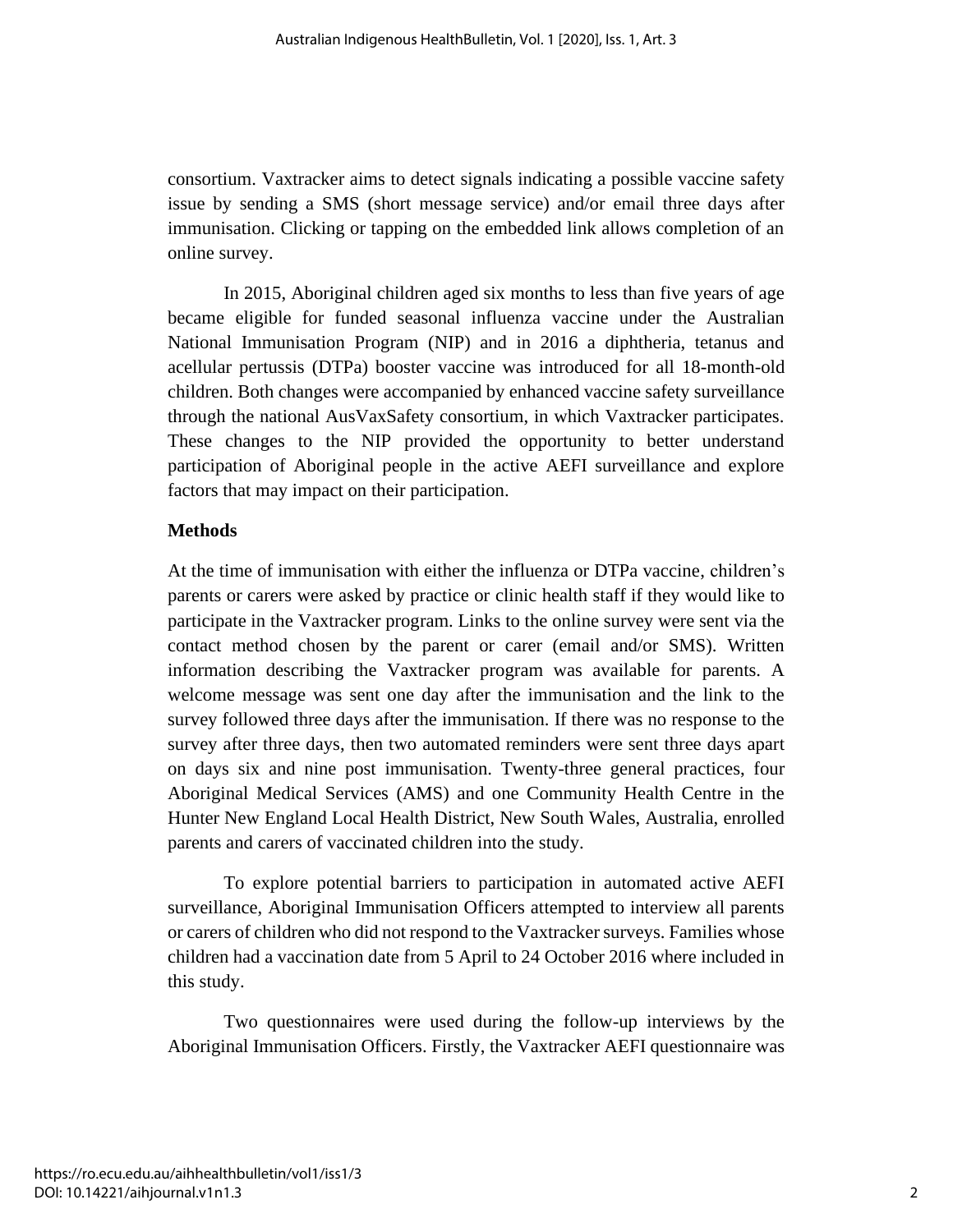used only with Aboriginal parents who did not respond to the influenza vaccine online survey. This AEFI survey was modified to ensure the language was more suitable for a person to person telephone interview. The demographic and AEFI data gathered telephonically were manually entered by the study interviewer into the Vaxtracker web-based program to add to the data already collected from the web-based influenza vaccine questionnaire from the online parental responders. The second person-to-person telephone questionnaire (Evaluation Questionnaire) explored possible barriers to accessing Vaxtracker for Aboriginal and non-Aboriginal participants for both the influenza and DTPa vaccines. These responses were collated separately in an MS Excel spreadsheet.

Training was provided for two Aboriginal Immunisation Officers on interviewing people using the two questionnaires, data entry on the Vaxtracker and MS Excel, and the referral process to a public health clinician for appropriate follow up if an adverse event was reported.

Aboriginal Immunisation Officers attempted to contact parents and carers who had not completed the online automated survey ten days after their vaccination date with three phone call attempts and/or three email attempts made for each family. These contact attempts were made over a one-week period, at different times of the day. Messages were left if there was a voice mail service available. Once 28 days had lapsed since vaccination, no further contact was attempted. Phone calls were made from an 'unblocked' land line number so that the phone number was visible to phone call recipient. The protocol used for this study is available from the authors.

Data collected as part of the study was analysed in Stata 15 Statistical Package. Basic descriptive analysis was conducted on each vaccine program individually.

In Australia, health professionals are required to report adverse event following immunisation to the Therapeutic Goods Administration (TGA) and State and Territory Health Departments. The follow-up of people who did not respond to the automated survey was considered a quality improvement activity to assess the impact of AEFI surveillance and was authorised as a non-research activity by the Hunter New England Human Research Ethics Committee Authorisation Number AU201506-3.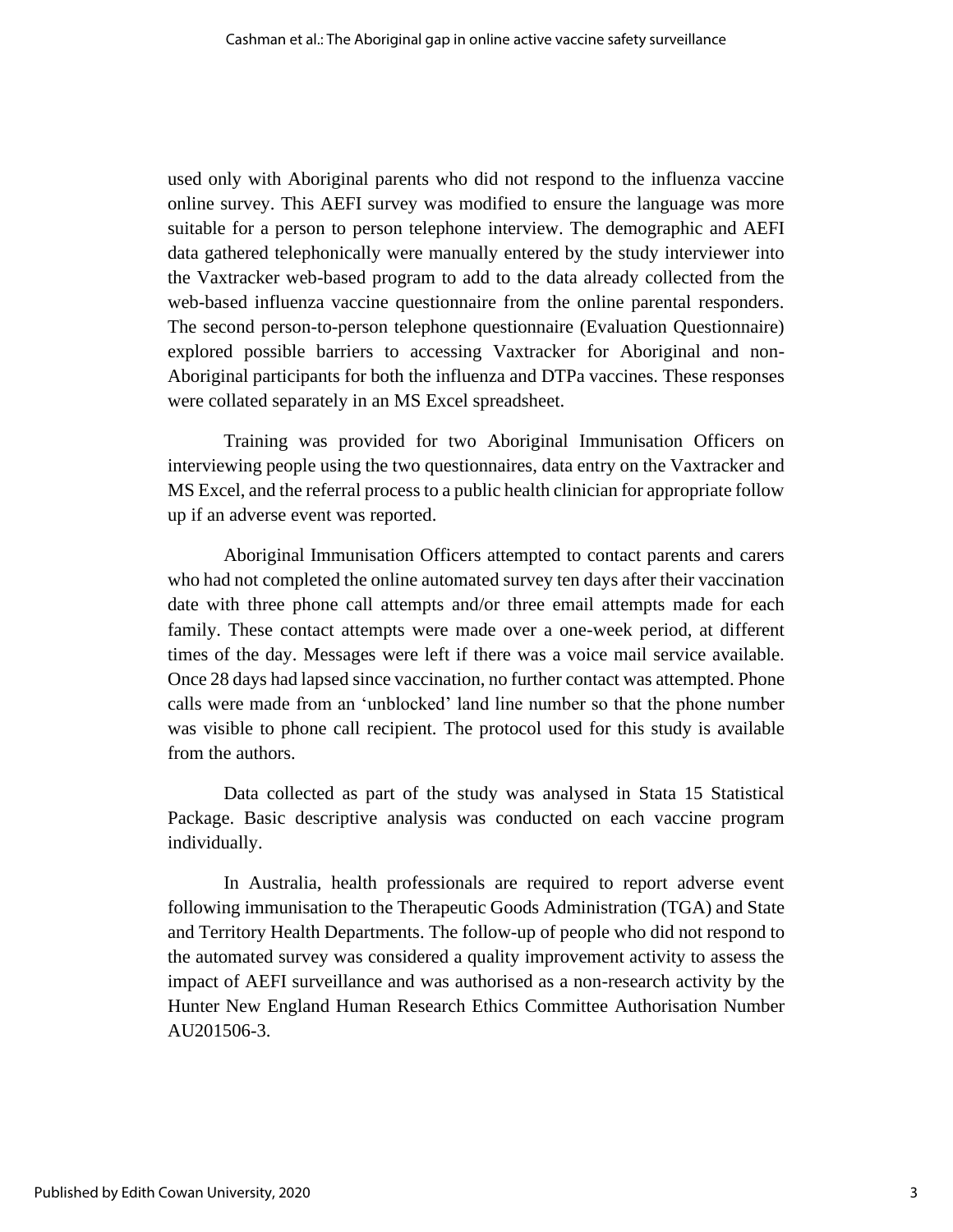#### **Results**

There was a differential response rate for both vaccines between Aboriginal and non-Aboriginal enrolees, with statistically significantly lower responses from Aboriginal parents for both vaccines (Table 1). The methods of response were similar for Aboriginal and non-Aboriginal families using the link to the online survey from both email and SMS (Table 1).

For Aboriginal children, those enrolled through a general (family) practice were more likely to respond than those enrolled through an Aboriginal Medical Service. There was no significant difference in the age distribution of the children from six months to under five years for families who responded.

Aboriginal immunisation officers were able to contact the non-responding parents or carers of 25 of the 53 Aboriginal children in 50 Aboriginal families (47.2%) and 31 of the 122 non-Aboriginal children (25.4%) in 105 non-Aboriginal families. The parents or carers of 119 children (Aboriginal children n=28 in 26 families, non-Aboriginal children n=91 in 77 families) were either unable to be contacted or 28 days had elapsed since the vaccination. The most common reason for not being contacted was that 28 days had passed since the vaccination (Aboriginal n=13/28, non-Aboriginal n=75/91). Other reasons included that the phone number was incorrect (Aboriginal  $n=7$ , non-Aboriginal  $n=3$ ) and lost to follow-up by having three unanswered calls (Aboriginal n=6, non-Aboriginal n=4).

One of the 12 interviews of parent/carers who did not respond to the online survey after influenza immunisation of an Aboriginal child reported a localised reaction (8.3%) during this follow-up study. This rate was low compared to 22% (36/167) of people responding to the automated online influenza vaccine AEFI survey.

During the follow-up telephone interviews regarding reasons for nonresponse, the interviewers allocated responses into categories. The most common reason provided by both Aboriginal and non-Aboriginal parent/carers for not completing the survey was being "too busy" (50.0% and 75% respectively) (Table 2). Technological issues such as problems with the mobile telephone or the network were more common among Aboriginal non-responders 33.3% compared to 7.1%.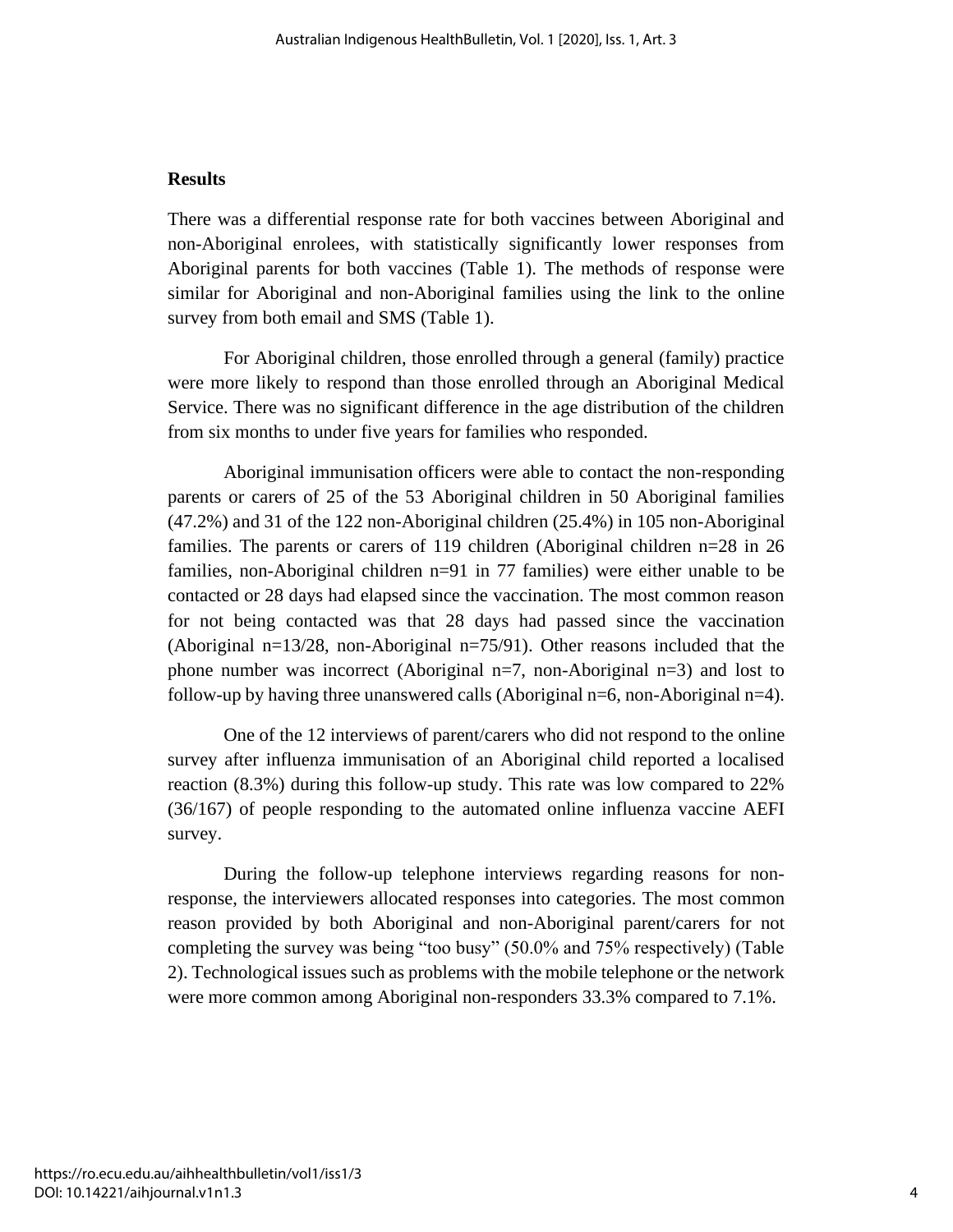|  | Table 1: Vaxtracker AEFI survey responses by Parents and Carers of |  |  |  |  |
|--|--------------------------------------------------------------------|--|--|--|--|
|  | Aboriginal and non-Indigenous children, for Influenza and DTPa     |  |  |  |  |
|  | vaccine in 2016                                                    |  |  |  |  |

|                                                                              |                                   | <b>Influenza</b>    |                      | <b>DTPa</b>         |                      |  |
|------------------------------------------------------------------------------|-----------------------------------|---------------------|----------------------|---------------------|----------------------|--|
|                                                                              |                                   | No. $(\% )$         | P value <sup>4</sup> | No. $(\% )$         | P value <sup>4</sup> |  |
| No. of parents/carers agreeing to<br>participate in Vaxtracker:              |                                   | 193                 |                      | 568                 |                      |  |
| • Representing Aboriginal children                                           |                                   | 55 (28.5)           |                      | 78 (13.7)           |                      |  |
| • Representing<br>non-Indigenous<br>children                                 | 138<br>(71.5)                     |                     | 490<br>(86.3)        |                     |                      |  |
| No of surveys completed<br>and<br>parents<br><b>Immunisation Officers)</b>   | $\mathbf{b}$<br><b>Aboriginal</b> | 150<br>(77.7)       |                      | 432<br>(76.1)       |                      |  |
| completed<br>No of surveys<br>parents)                                       | $(\mathbf{by})$                   | 137<br>(71.0)       |                      | 426<br>(75.0)       |                      |  |
| <b>Survey</b><br>completion<br>Aboriginality <sup>1</sup>                    | by                                |                     |                      |                     |                      |  |
| • Parents/carers: Aboriginal children<br>• Parents/carers:<br>non-Indigenous |                                   | 31<br>(56.4)<br>106 | 0.005                | 43<br>(55.1)<br>383 | < 0.001              |  |
| children                                                                     |                                   | (76.8)              |                      | (78.2)              |                      |  |
| Preferred contact method selected by participants                            |                                   |                     |                      |                     |                      |  |
| • Parents/carers:<br><b>Both</b>                                             |                                   | 21 (38.2)           |                      | 33(42.3)            |                      |  |
| Aboriginal children                                                          | Email<br>only                     | 2(3.6)              |                      | 0(0.0)              |                      |  |
|                                                                              | SMS only                          | 32(58.2)            |                      | 45(57.7)            |                      |  |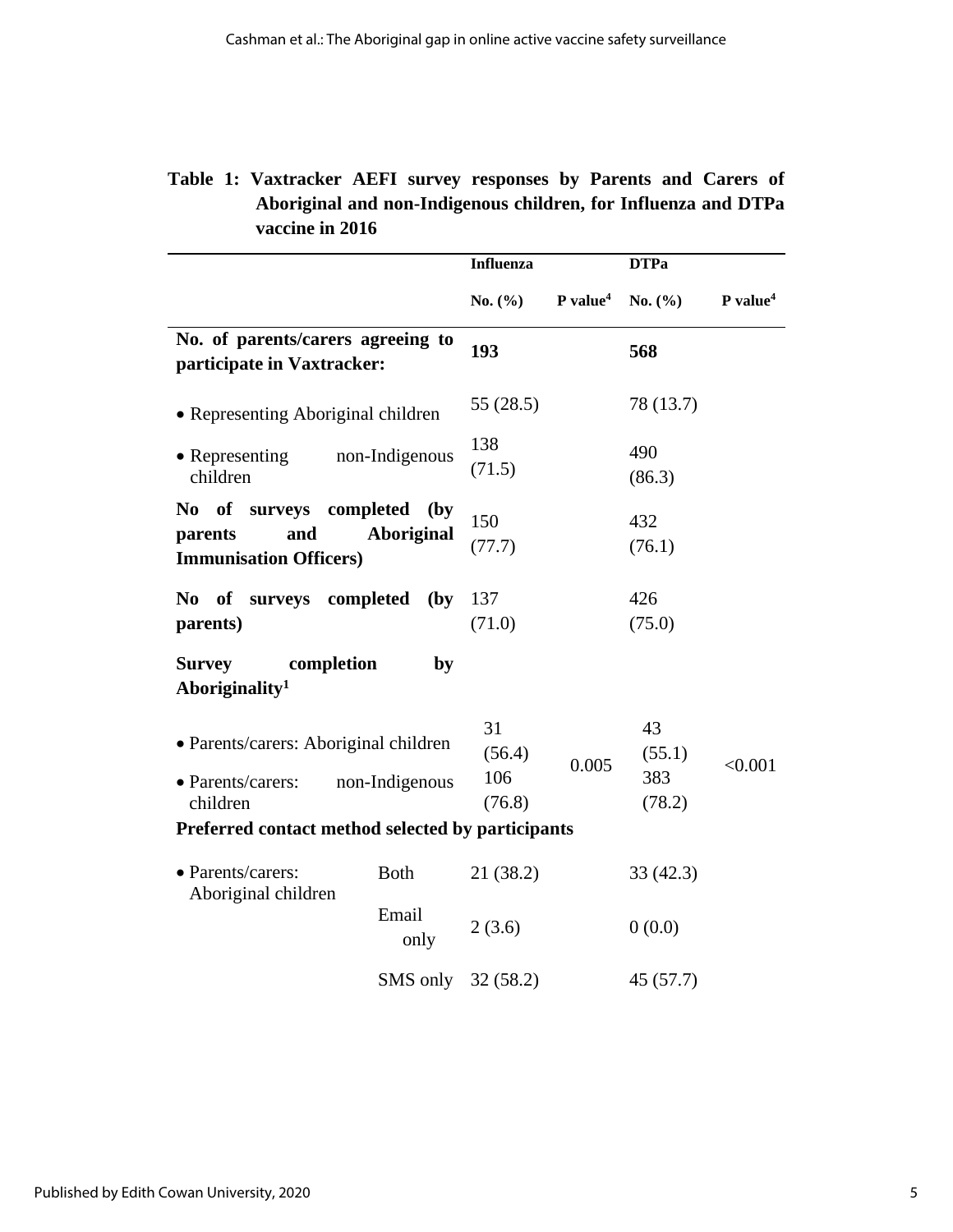| • Parents/carers:<br>non-<br>Indigenous children | <b>Both</b>        | 396<br>83 (60.1) |       | (80.8)        |       |  |
|--------------------------------------------------|--------------------|------------------|-------|---------------|-------|--|
|                                                  | Email<br>only      | 7(5.1)           |       | 27(5.5)       |       |  |
|                                                  | SMS only 48 (34.1) |                  |       | 67(13.7)      |       |  |
| Response rate by method <sup>1</sup>             |                    |                  |       |               |       |  |
| • Parents/carers:<br>Aboriginal children         | Email              | 10(30.3)         | 0.381 | 12(52.2)      | 0.289 |  |
|                                                  | <b>SMS</b>         | 21(39.6)         |       | 31 (39.7)     |       |  |
| • Parents/carers:<br>non-<br>Indigenous children | Email              | 52<br>$(57.8\%)$ | 0.015 | 176<br>(41.6) | 0.352 |  |
|                                                  | <b>SMS</b>         | 54<br>$(41.2\%)$ |       | 207<br>(44.7) |       |  |

## **Response rate by clinic type: Aboriginal children<sup>1</sup>**

|                                                                    | 12               |       | 14      |       |  |  |
|--------------------------------------------------------------------|------------------|-------|---------|-------|--|--|
| • Aboriginal Medical Service                                       | (52.2)           | 0.595 | (36.9)  |       |  |  |
|                                                                    | 19               |       | 8       | 0.001 |  |  |
| $\bullet$ General Practice                                         | (59.4)           |       | (100.0) |       |  |  |
|                                                                    | N/A <sup>4</sup> |       | 21      |       |  |  |
| • Community Health                                                 |                  |       | (65.6)  |       |  |  |
| Response rate by clinic type: non-Indigenous children <sup>1</sup> |                  |       |         |       |  |  |
|                                                                    | 106              |       | 147     |       |  |  |
| • General Practice                                                 | (76.8)           |       | (87.0)  |       |  |  |
|                                                                    | N/A <sup>3</sup> |       | 236     | 0.001 |  |  |
| • Community Health                                                 |                  |       | (73.5)  |       |  |  |

Notes: 1. Surveys completed by parents only, does not include surveys completed by Aboriginal Immunisation Officers

2. DTPa Vaxtracker is an ongoing program. Children with a vaccination date from 5/4- 24/10/2016 were included in this study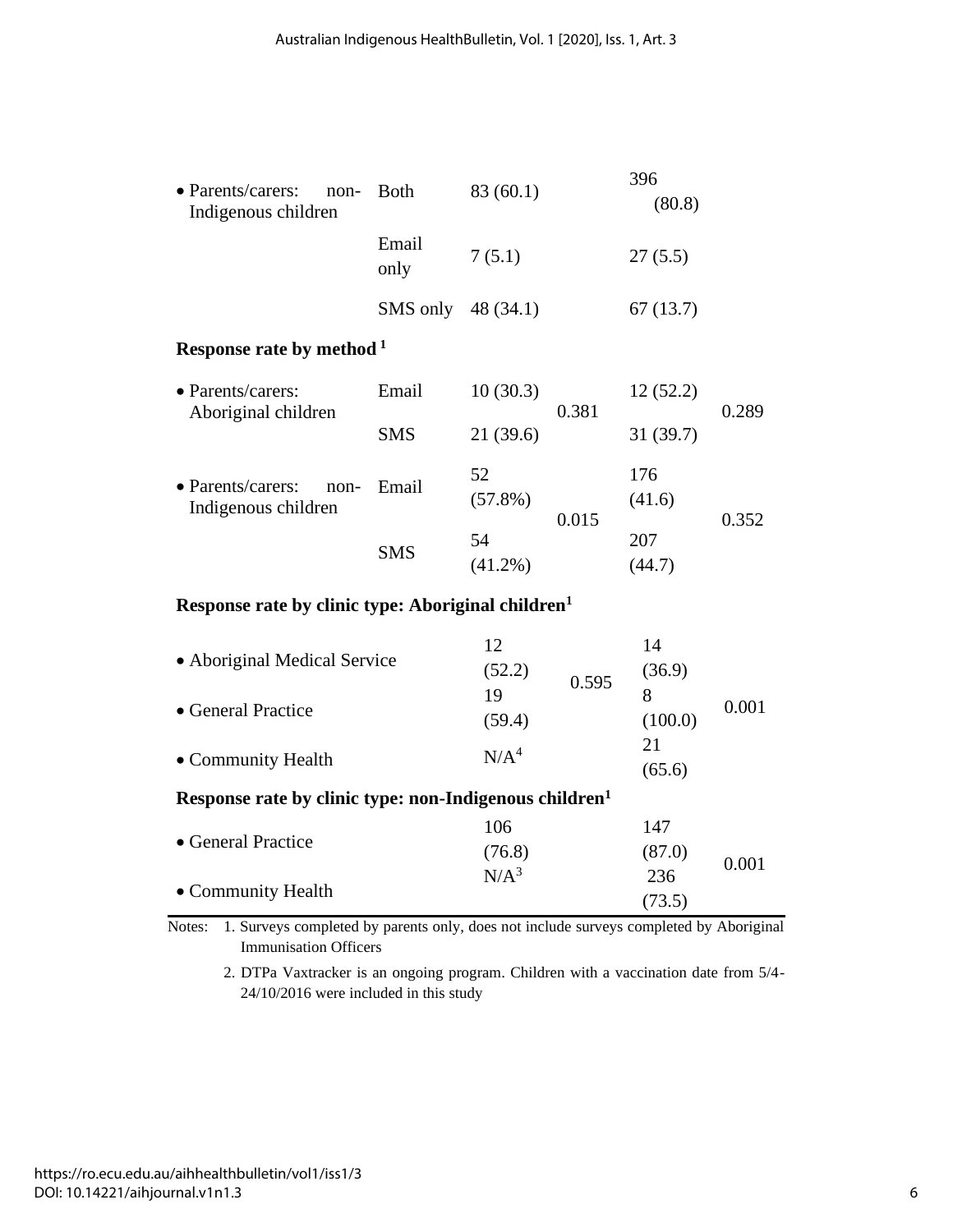|                                              | Parents/carers of<br><b>Aboriginal</b><br>children (N=24) | Parents/carers of<br>non-Aboriginal<br>children (N=28) | <b>RR</b><br>(95%<br>CI    | $\mathbf{P}$<br>value |
|----------------------------------------------|-----------------------------------------------------------|--------------------------------------------------------|----------------------------|-----------------------|
|                                              | $n$ (%)                                                   | $n\left(\frac{0}{0}\right)$                            |                            |                       |
| Too busy                                     | 12(50.0)                                                  | 21(75.0)                                               | 0.58<br>$(0.33 -$<br>1.02  | 0.062                 |
| Forgot                                       | 4(16.7)                                                   | 15(53.6)                                               | 0.35<br>$(0.14 -$<br>0.87) | 0.006                 |
| No credit available                          | 3(12.5)                                                   | 1(3.6)                                                 | 1.71<br>$(0.89 -$<br>3.29) | 0.228                 |
| No specific reason                           | 4(16.7)                                                   | 2(7.1)                                                 | 1.53<br>$(0.80 -$<br>2.95) | 0.284                 |
| Too busy/forgot                              | 13 (54.2)                                                 | 23(82.1)                                               | 0.53<br>$(0.30 -$<br>0.91  | 0.029                 |
| Technical<br>issues<br>(user/device/network) | 8(33.3)                                                   | 2(7.1)                                                 | 2.1<br>$(1.28 -$<br>3.44)  | 0.017                 |
| Technical issues $\text{(all)}^1$            | 10(41.7)                                                  | 3(10.7)                                                | 2.1<br>$(1.28 -$<br>3.58)  | 0.010                 |

### **Table 2: Reasons provided for not responding to the Vaxtracker AEFI surveys elicited during follow-up interview, by Aboriginality**

Multiple responses per participant possible

1. Includes all user and device technical issues including no credit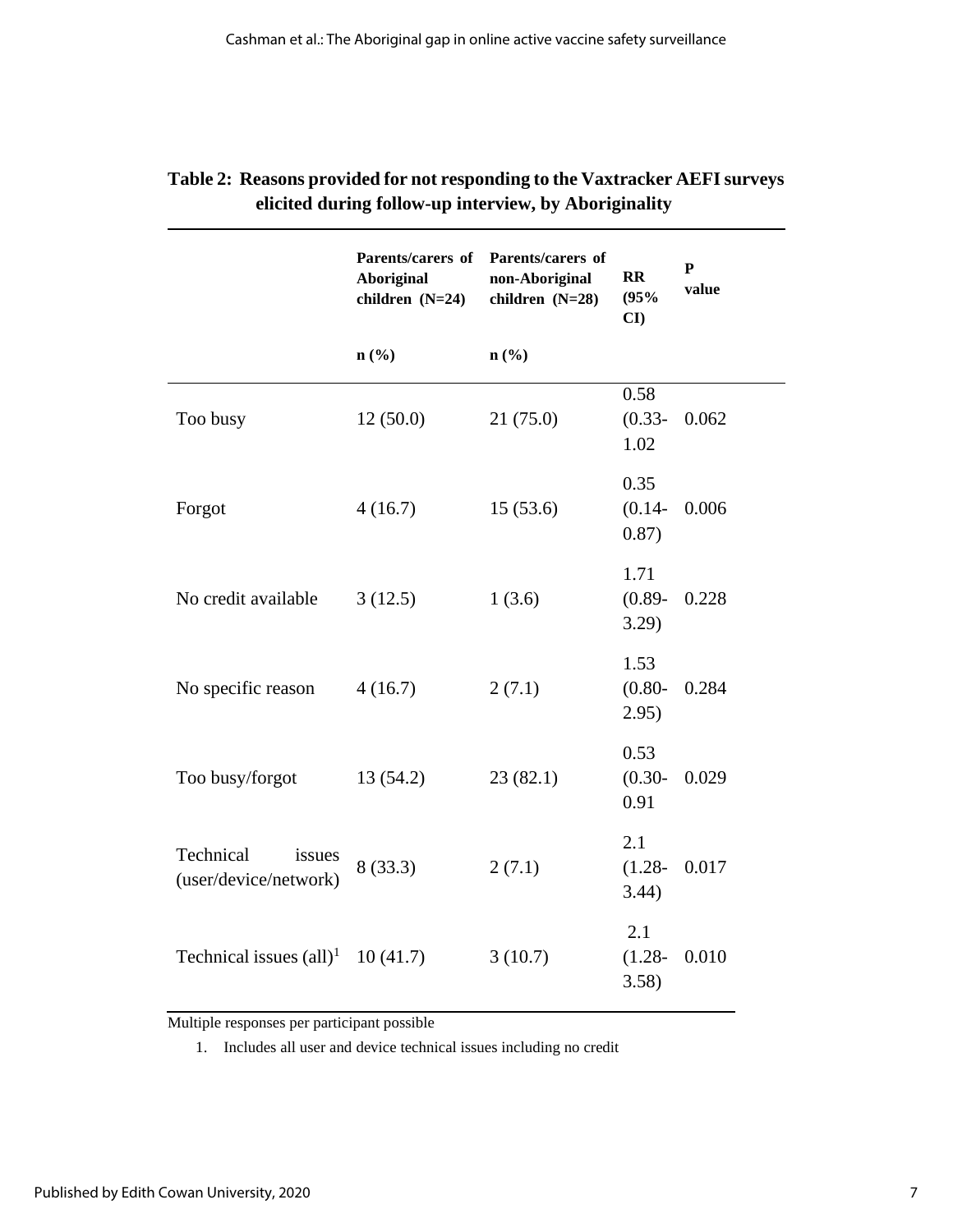#### **Discussion**

There are many gaps in health outcomes between Aboriginal people and the rest of the Australian population, which we also found in this study of the early use of participant-centred AEFI surveillance. There was a differential response rate for both vaccines' online AEFI surveys between Aboriginal and non-Aboriginal enrolees.

In interpreting these findings, it is important that the following limitations are considered. The sample size was small, and the interviewers were not blinded. Responses to telephone surveys may have provided relatively superficial reasons rather than when these are explored in-depth in person and some people may have found the telephone survey confronting. As there was naturally a delay before seeking reasons for not completing the survey, potentially up to 28 days, recall bias may have been a factor. The study had no additional resourcing and delays in making the telephone calls excluded a number of participants, in order to limit the potential for recall bias.

We found that parents/carers were more likely to respond if they provided both an email address and mobile phone number to the vaccination clinic. As parents/carers of non-Aboriginal children were more likely to provide both contact options when compared to the parents/carers of Aboriginal children, they would have received twice the number of survey prompts and reminder messages, which may have increased the opportunity of responding to a message (Australian Ministers' Advisory Council, 2017). When Aboriginal people nominated both SMS and email, they were more likely to respond from the link sent by email (50%). Both technologies are worth exploring to enable Aboriginal people to access health information services, however, their preference should be monitored over time, as this may be influenced by cost and availability of emerging technologies.

Response rates of the parents/carers of Aboriginal children who received their vaccination at an Aboriginal Medical Service (AMS) were lower when compared to those visiting a General Practice. We were unable to identify why this difference exists. The Aboriginal and Torres Strait Islander Health Performance Framework 2017 Report (Australian Ministers' Advisory Council, 2017) found that most Aboriginal and Torres Strait Islander people went to a doctor if they had a health problem (54%), followed by Aboriginal Medical Services (AMS) (17%),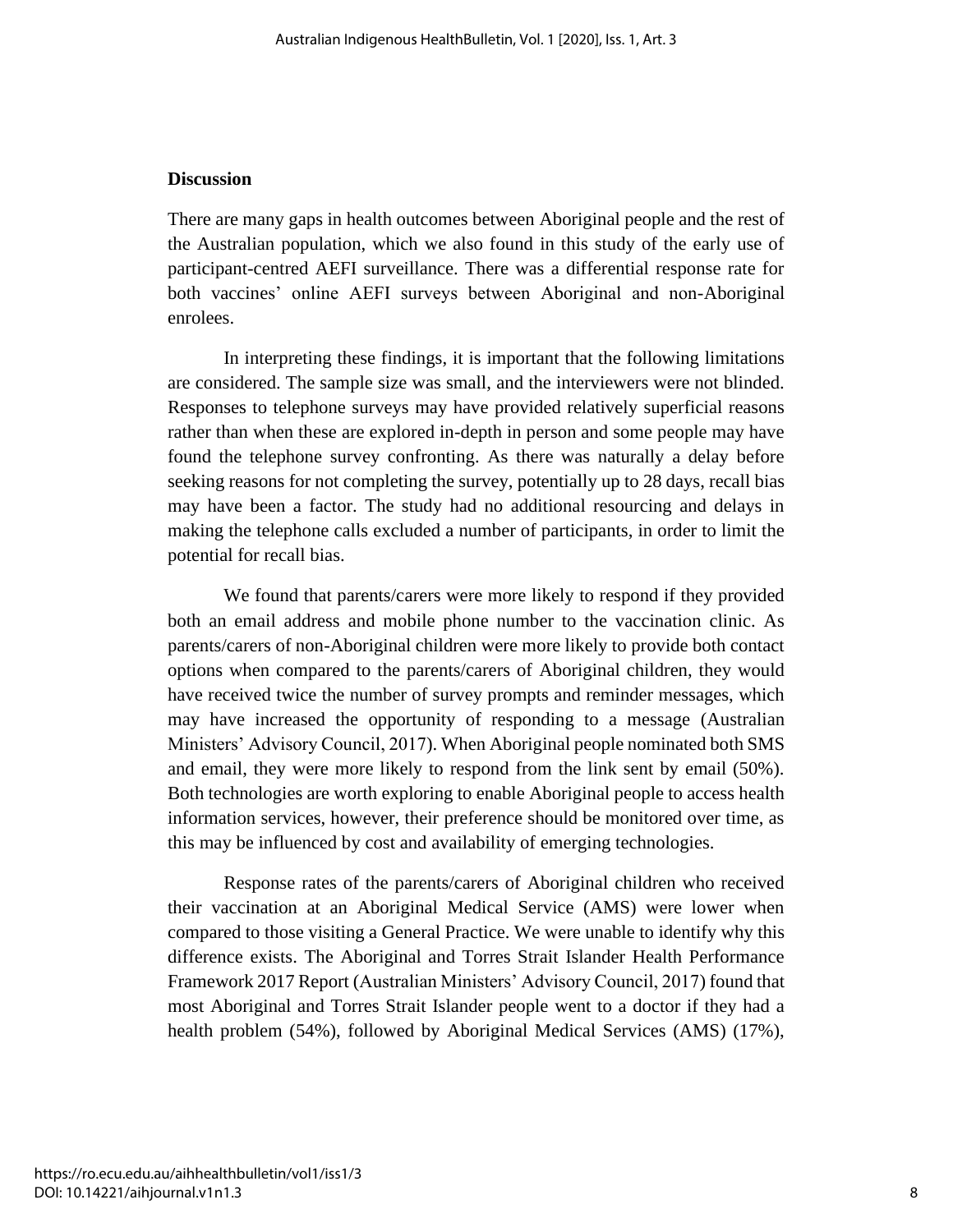with use of AMS and community clinics increasing from 13% in major cities to 66% in very remote areas. Aboriginal participants in this AEFI surveillance followed a similar pattern with more outer regional and remote area participants serviced by AMSs. Over 50% of Aboriginal people live in major cities or regional centres (Marles, Frame and Royce, 2012). Our study area in the HNELHD in NSW covers the city of Newcastle and regional areas of NSW but not very remote areas. The relative geographic isolation of some Aboriginal families may explain the more frequent mention of technical issues impacting on their ability to respond to online surveys. Although general (family) practice may not have a high proportion of Aboriginal clients it is an important place of care where active surveillance is potentially useful and informative for Aboriginal people (Australian Ministers' Advisory Council, 2017). Further strategies may be required to reach and canvas Aboriginal people living in remote and very remote areas to ensure inclusion in appropriately designed AEFI surveillance.

Although telephone credit was mentioned as a barrier by four respondents (3 Aboriginal and 1 non-Aboriginal) it appears to be less of a barrier than was anticipated following discussions with health professionals prior to the study. Aboriginal people did report technology difficulties more than non-Aboriginal people (41.7% cf 10.7%, p value 0.010), however, care should be taken when interpreting these data, as numbers of participants are small. However, in a 2015 survey of Aboriginal women about immunisation during pregnancy in Western Australia, over half of the 400 women sampled had a phone number that was incorrect or not functional (Lotter et al., 2018). Mobile phones are an increasingly efficient means of involving people in health and health data collection, but care is required to ensure Aboriginal people are not excluded and are able to contribute their experiences, in this case, vaccine adverse events. In 2017, the Aboriginal and Torres Strait Islander participation in the national AusVaxSafety database was 2.0%, whereas Aboriginal and Torres Strait Islander people comprise 3.3% of the Australian population (Pillsbury et al., 2018).

Young Aboriginal people are rapid adopters of new technologies, including smartphones, which can facilitate participation in culturally important activities, such family and community connectivity, but factors such as socioeconomic status and remoteness may impact on uptake. A review of social media use by young Aboriginal people concluded that future use could bridge health and education gaps (Rice et al., 2016). The Menzies School of Health Research has successfully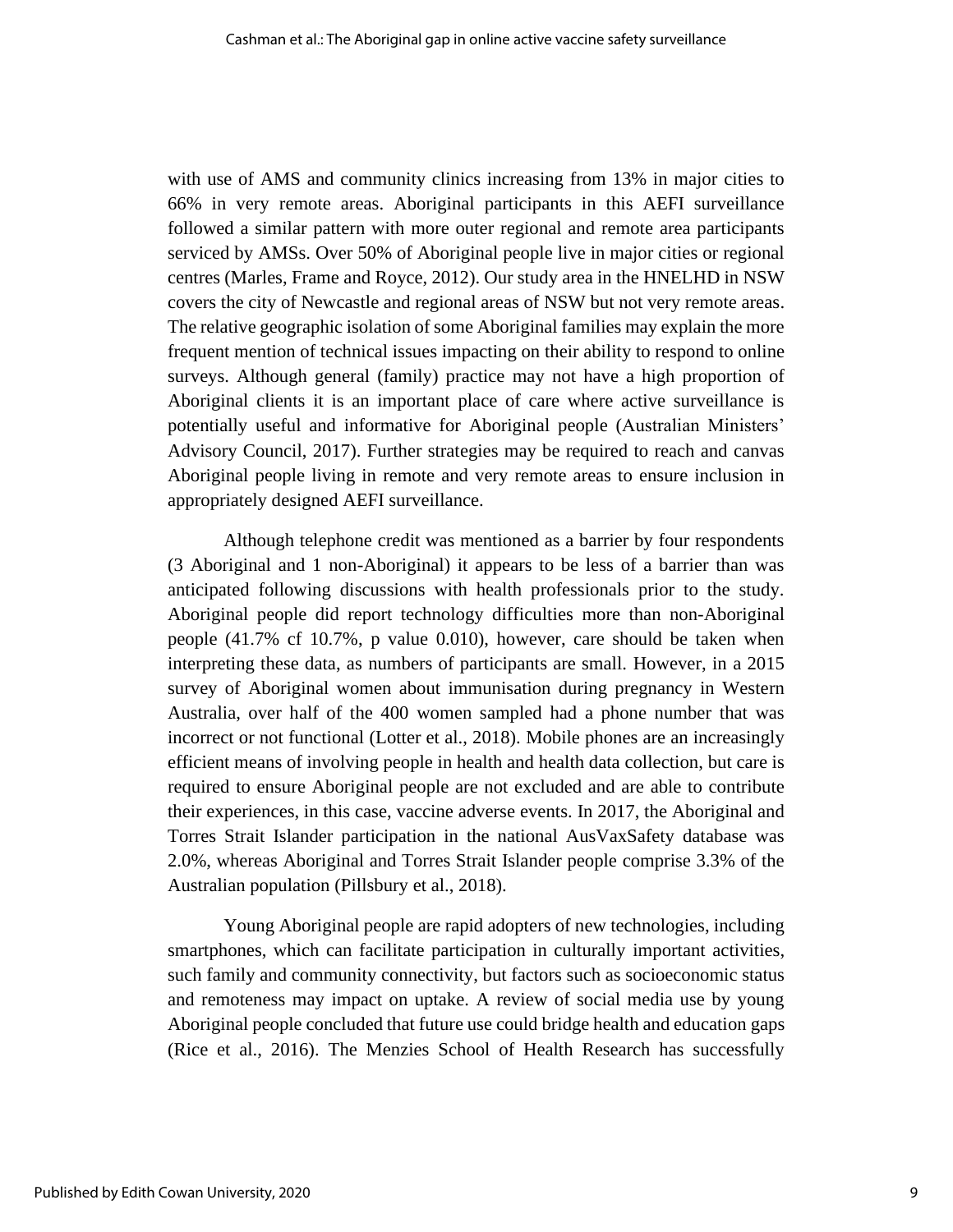demonstrated the use of an app to prevent overconsumption of sugary drinks in remote Communities in the Northern Territory (Tonkin et al., 2017). These case studies suggest that use of new technology alone does not necessarily exclude Aboriginal people. We recognise that deeper understanding is required on how to best engage Aboriginal families in active AEFI surveillance and a qualitative study using a "yarning circle" methodology may be worthwhile to ensure that current inequality in health service provision is not perpetuated (Dunleavy, 2013).

#### **Conclusion**

There is growing recognition that active automated participant-based surveillance is an important contributor to assess the post-marketing safety of vaccines (Pillsbury et al., 2017). This method likely improves vaccine safety signal detection and potentially contributes to better confidence in vaccines (Cashman et al., 2017; Crawford et al., 2014). The response rates to the active AEFI surveillance in this study were generally good in both non-Aboriginal and Aboriginal families, but lower in the latter. Involving Aboriginal people in active AEFI surveillance is critical to the surveillance of safety as new vaccines, for example pandemic vaccines, are introduced in higher risk subpopulations, including First Nations Peoples. Vaccine safety is a concern for some Aboriginal people (Wolstenholme, Duffy and Smith, 2017) so all the more important that Aboriginal people have the opportunity to participate in active AEFI surveillance and thus it is important that barriers to their participation are better understood and overcome.

#### **References**

Australian Health Ministers' Advisory Council. Aboriginal and Torres Strait Islander Health Performance Framework 2017 Report,. In: AHMAC, editor. Canberra 2017.

Cashman P, Macartney K, Khandaker G, King C, Gold M, Durrheim DN. Participant-centred active surveillance of adverse events following immunisation: a narrative review. Int Health. 2017;9(3):164-76.

Crawford NW, Clothier H, Hodgson K, Selvaraj G, Easton ML, Buttery JP. Active surveillance for adverse events following immunization. Expert Rev Vaccines. 2014;13(2):265-76.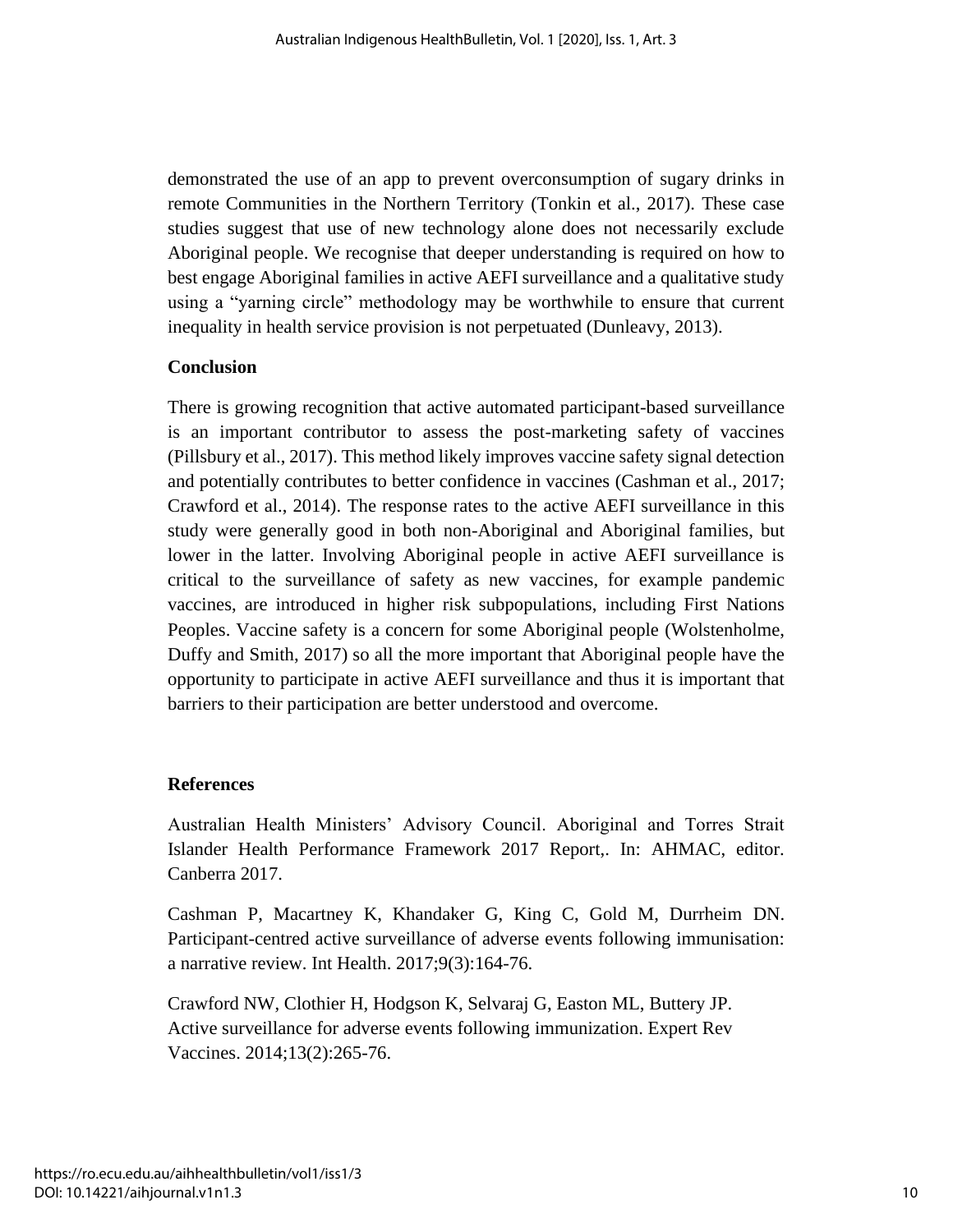Dunleavy J. About Yarning Circles: GNIBI Southern Cross University; 2013. Available from: [https://www.scu.edu.au/media/scueduau/academic-schools/](https://www.scu.edu.au/media/scueduau/academic-schools/-gnibi-college-of-indigenous-australian-peoples/About-Yarning-Circles-A-Guide-for-Participants.pdf) [gnibi-college-of-indigenous-australian-peoples/About-Yarning-Circles-A-Guide](https://www.scu.edu.au/media/scueduau/academic-schools/-gnibi-college-of-indigenous-australian-peoples/About-Yarning-Circles-A-Guide-for-Participants.pdf)[for-Participants.pdf](https://www.scu.edu.au/media/scueduau/academic-schools/-gnibi-college-of-indigenous-australian-peoples/About-Yarning-Circles-A-Guide-for-Participants.pdf)

Holland C. Close the Gap 2018 A ten year review: The closing the gap strategy and recommendations for reset. In: Commision AHR, editor.: The Close the Gap Campaign Steering Committee; 2018.

Kelly H, Mercer G, Cheng A. Quantifying the risk of pandemic influenza in pregnancy and indigenous people in Australia in 2009. Euro Surveill. 2009;14(50).

Lotter K, Regan AK, Thomas T, Effler PV, Mak DB. Antenatal influenza and pertussis vaccine uptake among Aboriginal mothers in Western Australia. Aust N Z J Obstet Gynaecol. 2018;58(4):417-24.

Marles E, Frame C, Royce M. The Aboriginal Medical Service Redfern; Improving access to primary care for over 40 years. Australian Family Physician. 2012;Volume 41(No.6):433-6.

Naidu L, Chiu C, Habig A, Lowbridge C, Jayasinghe S, Wang H, et al. Vaccine preventable diseases and vaccination coverage in Aboriginal and Torres Strait Islander people, Australia 2006-2010. Commun Dis Intell Q Rep. 2013;37 Suppl:S1-95.

Pillsbury A, Quinn H, Cashman P, Leeb A, Macartney K, AusVaxSafety c. Active SMS-based influenza vaccine safety surveillance in Australian children. Vaccine. 2017;35(51):7101-6.

Pillsbury AJ, Glover C, Jacoby P, Quinn HE, Fathima P, Cashman P, et al. Active surveillance of 2017 seasonal influenza vaccine safety: an observational cohort study of individuals aged 6 months and older in Australia. BMJ Open. 2018;8(10):e023263.

Rice ES, Haynes E, Royce P, Thompson SC. Social media and digital technology use among Indigenous young people in Australia: a literature review. Int J Equity Health. 2016;15:81.